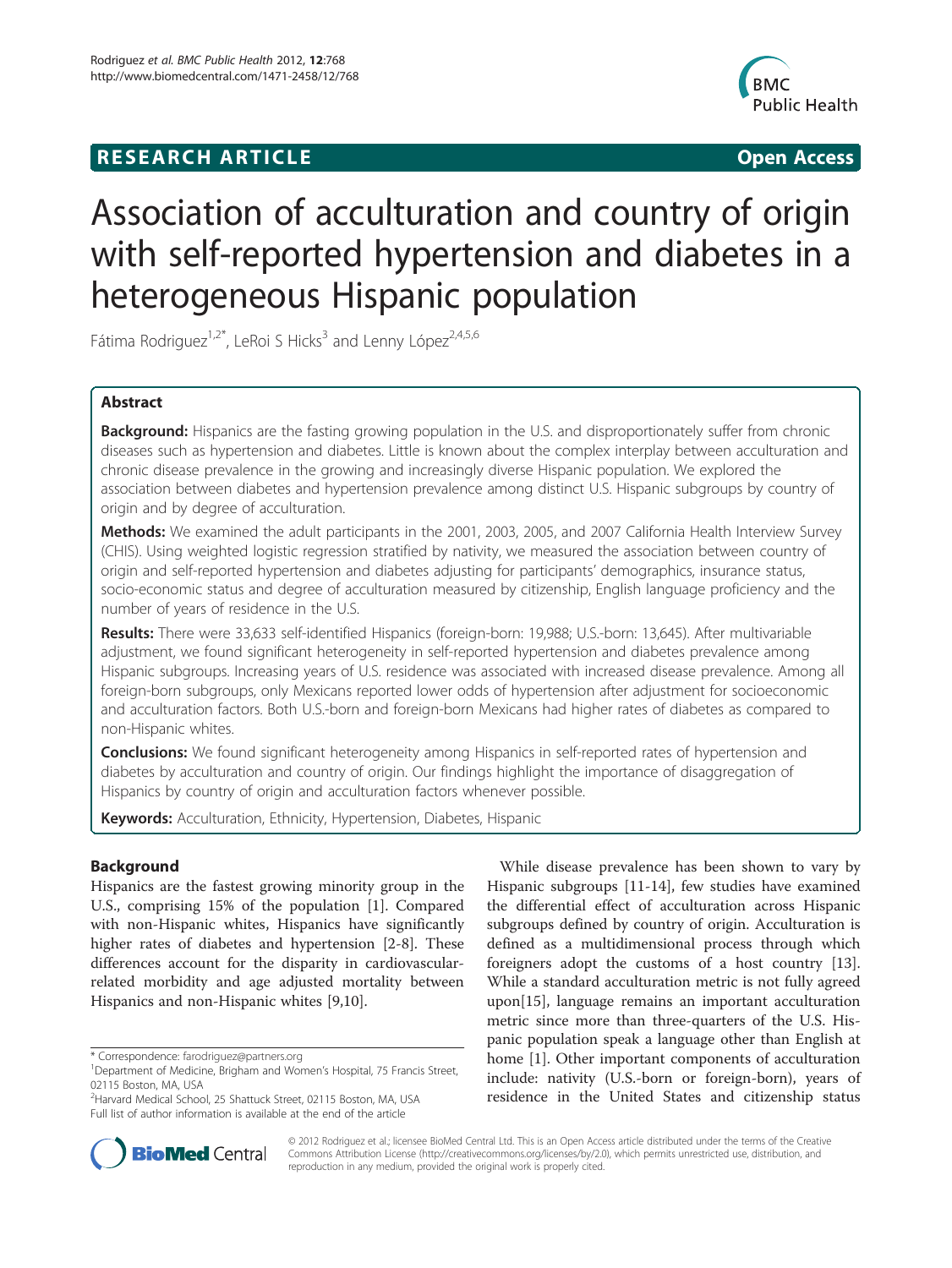[[15\]](#page-7-0). Although Hispanics have been traditionally studied as a homogenous group [[8](#page-6-0)], understanding determinants of chronic diseases among distinct subgroups remains salient in planning public health interventions.

Since the Hispanic population in California is two times greater than that of the remainder of the U.S. (36.2% versus 15.1%) [[16\]](#page-7-0), we examined the hypothesis that diabetes and hypertension prevalence among U.S. Hispanics varies by country of origin and by the degree of acculturation using the California Health Interview Survey (CHIS).

# **Methods**

We examined the adult participants in the 2001, 2003, 2005, and 2007 CHIS, the largest health survey conducted in any state. CHIS is a population-based random-digit dial telephone survey of California's population conducted every other year since 2001. CHIS employs a multi-stage sample design and includes cellphone-only households. In addition, interviews are conducted in English, Spanish, and three Asian languages. Using CHIS allows sampling of non-Carribean Hispanics in larger numbers than what is possible through national datasets. A detailed description of the history, design, data collection, and available data for CHIS is available at the website [[17\]](#page-7-0).

### Variables

Patient demographic characteristics included age, sex, selfreported race [Hispanic, non-Hispanic White (NHW)], federal poverty level (FPL) (0-99%, 100-199%, 200-299%, ≥ = 300%), insurance (private, Medi-CAL, Medicare, uninsured), and education level (less than high school, high school/GED/vocational high school completion, some college or higher education). Self-identified Hispanics were categorized by country of origin: Mexican, Salvadorean, Guatemalan, Central American, South American, Puerto Rican, Hispanic European, Hispanics having two or more countries of origin (2+ Hispanic), and Other Hispanic. We merged Salvadorean, Guatemalan and Central American into one category to account for smaller sample size. Other Hispanic included those who self-identified as this category and those who identified as Hispanic European. We did not include Puerto Ricans in our analyses due to small sample size.

Given the multiple metrics for measuring acculturation [\[15\]](#page-7-0), we examined four variables as measures of acculturation based on their utilization in prior studies [[13,18\]](#page-7-0). Self-reported English language ability was dichotomized from a four level categorical variable into not well (not at all, not well) and well (well, very well). Years of residence in the U.S. was categorized as a four level variable (≤1 yr-4 yrs, 5–9 yrs, 10–14 yrs, 15+ yrs). Nativity was defined as U.S.- or foreign-born.

Citizenship was defined as U.S. citizen, naturalized citizen, and no-citizenship status. Years of residence in the U.S. and citizenship questions were only asked of those who were foreign-born.

Self-reported hypertension and diabetes were ascertained by the questions: "Has a doctor ever told you that you have high blood pressure?" and "Other than during pregnancy, has a doctor ever told you that you have diabetes or sugar diabetes?" Body mass index (BMI) was calculated by CHIS based on self-reported participant's weight and height. Smoking habits were assessed with two questions: "Altogether have you smoked at least 100 or more cigarettes in your entire lifetime?" and "Do you now smoke cigarettes every day, some days or not at all?" Based on examination of distribution plots, selfreported intensity of utilization of clinical services in the past 12 months was defined into three categories: no visits, 1–11 visits, greater than 11 visits.

# Statistical analyses

We used the chi-square test to compare the distribution of participants' demographic and clinical characteristics of self-reported hypertension and diabetes. Weighted logistic regression models were created for participants' self-reported hypertension and diabetes. All models were adjusted for participants' demographic characteristics, insurance status, socioeconomic level, clinical characteristics, and acculturation factors (years in the U.S., citizenship, and English language ability). NHW was used as a reference group. Models were stratified by nativity status because prior work has shown that significant differences exist between foreign- and U.S.-born Hispanics [[11\]](#page-6-0). Because the prevalence of hypertension and diabetes increases with age, we decided a priori to conduct separate sensitivity analyses stratifying the aforementioned regression models by age greater than 45 years. Finally, separate interaction analyses were conducted between Hispanic country of origin subgroups and two acculturation variables (years of residence in the U.S. and English language ability).

Due to the complex sampling design of CHIS, SUDAAN 9.2 statistical software (Research Triangle Park, North Carolina) was used for all analyses. Special sample weights provided by CHIS were included in the analysis to adjust for oversampling, non-response bias and post-stratification population totals. All p values reported are for 2-tailed tests and a value of <0.05 was considered statistically significant. All p values were adjusted for multiple comparisons between subgroups using the Bonferroni method.

The current study was deemed exempt by the Massachusetts General Hospital Institutional Review Board because the data were de-identified by CHIS and are publicly available.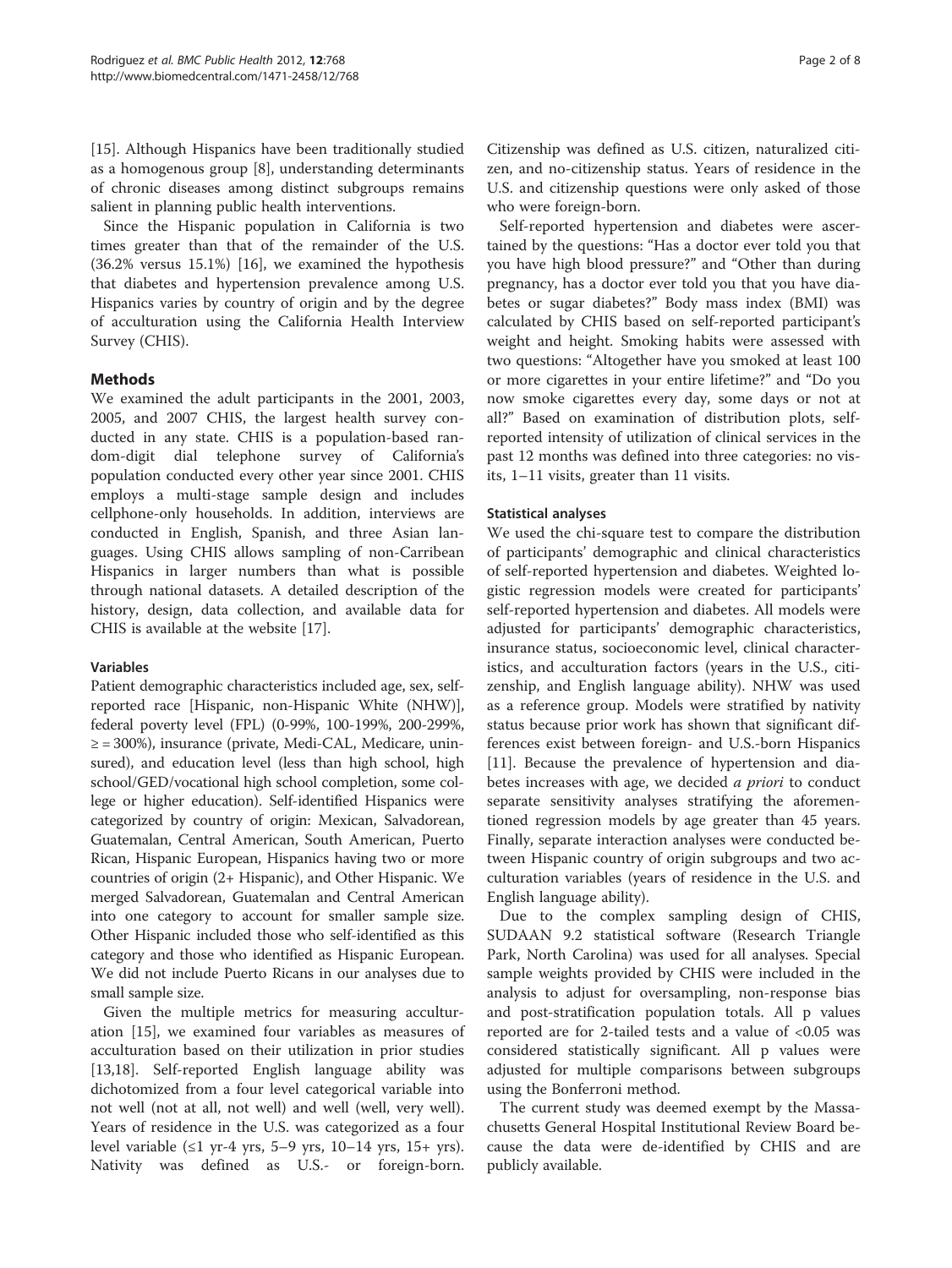# <span id="page-2-0"></span>Results

There were 33,633 self-identified Hispanics and 126,448 NHWs. There were 13,645 U.S.-born Hispanics (Table 1) and 19,988 foreign-born Hispanics (Table [2\)](#page-3-0). Total selfidentified Hispanic subtypes included: Mexican  $(n = 26,091)$ , Central American  $(n = 3,092)$ , South American  $(n = 921)$ , 2 + Hispanic  $(n = 2,245)$ , and Other Hispanic  $(n = 1,284)$ . Overall, regardless of nativity status, Hispanics were slightly younger than NHWs. Since our hypertension and diabetes findings did not change in separate sensitivity analyses stratifying for age greater than 45 years, our data is not presented stratified by age.

# U.S.-born Hispanics

South American U.S.-Born Hispanics reported the highest rates of education and income level as compared with other Hispanic subgroups (Table 1). Mexicans, Central Americans, and Other Hispanics reported the highest rates of hypertension and obesity. Mexicans, 2+ Hispanics and Other Hispanics reported the highest rates of smoking among U.S.-born Hispanics. U.S.-born Hispanics rarely reported English language barriers.

In multivariable adjusted models, Mexicans, Central and South Americans were less likely to report hypertension as compared with NHWs (Table [3\)](#page-4-0). Similarly, Mexicans

| Table 1 Demographic Characteristics of US-Born Hispanic Adults by Subgroups |  |  |
|-----------------------------------------------------------------------------|--|--|
|-----------------------------------------------------------------------------|--|--|

| US-Born                              | Mexican        | Central<br>American | South<br>American | 2+ Hispanic    | <b>Other Hispanic</b> | Non-Hispanic<br>White |
|--------------------------------------|----------------|---------------------|-------------------|----------------|-----------------------|-----------------------|
| n                                    | 10, 433        | 333                 | 162               | 1832           | 885                   | 116, 122              |
| Age, Mean (SD)                       | 41 (17)        | 31 (13)             | 35 (13)           | 39 (16)        | 48 (17)               | 54 (17)               |
| Female                               | 50             | 43                  | 52                | 52             | 46                    | 51                    |
| Education                            |                |                     |                   |                |                       |                       |
| < High School                        | $\overline{4}$ | $\overline{2}$      | $\mathbb O$       | 3              | $\overline{4}$        | $\overline{2}$        |
| High School/GED                      | 56             | 50                  | 30                | 51             | 44                    | 33                    |
| College                              | 40             | 48                  | 70                | 45             | 51                    | 65                    |
| Poverty Level                        |                |                     |                   |                |                       |                       |
| 0-99% FPL                            | 16             | 19                  | $\mathsf 9$       | 16             | $10$                  | 5                     |
| 100-199% FPL                         | 23             | 24                  | 11                | 21             | 19                    | 12                    |
| 200-299% FPL                         | 17             | 14                  | 12                | 17             | 18                    | 13                    |
| ≥300% FPL                            | 43             | 44                  | 67                | 46             | 53                    | 69                    |
| Insurance                            |                |                     |                   |                |                       |                       |
| Private                              | 62             | 52                  | 75                | 66             | 62                    | 71                    |
| Medicare                             | 6              | $\mathbf{1}$        | $\mathbf{1}$      | 5              | 8                     | 16                    |
| Medicaid                             | 16             | 22                  | $\,8\,$           | 11             | 16                    | 6                     |
| Uninsured                            | 17             | 26                  | 16                | 18             | 14                    | $\overline{7}$        |
| Utilization                          |                |                     |                   |                |                       |                       |
| Utilization of Care/year             |                |                     |                   |                |                       |                       |
| No visits                            | 19             | 23                  | 27                | 19             | 17                    | 14                    |
| $\geq$ 1 to <11 visits               | 73             | 73                  | 68                | 74             | 74                    | 76                    |
| $\geq$ 11 visits                     | $\,8\,$        | $\overline{4}$      | 6                 | $\overline{7}$ | 9                     | 9                     |
| % Clinical                           |                |                     |                   |                |                       |                       |
| <b>BMI</b>                           |                |                     |                   |                |                       |                       |
| Normal                               | 46             | 50                  | 61                | 56             | 47                    | 58                    |
| Overweight                           | 28             | 26                  | 30                | 25             | 31                    | 27                    |
| Obese                                | 26             | 24                  | $\mathsf 9$       | 19             | 22                    | 15                    |
| Ever Smoke                           | 34             | 27                  | 25                | 32             | 42                    | $47\,$                |
| Hypertension                         | 21             | 6                   | 11                | 19             | 25                    | $27\,$                |
| Diabetes                             | 9              | $\mathbf{1}$        | 0.50              | $\overline{7}$ | 13                    | $\overline{7}$        |
| % Acculturation                      |                |                     |                   |                |                       |                       |
| Speak English Not Well or Not At All | 5              | 5                   | $\mathbb O$       | $\sqrt{2}$     | $\mathbf{1}$          | $\mathbf{1}$          |

All p values less than 0.05 compared to Non-Hispanic whites.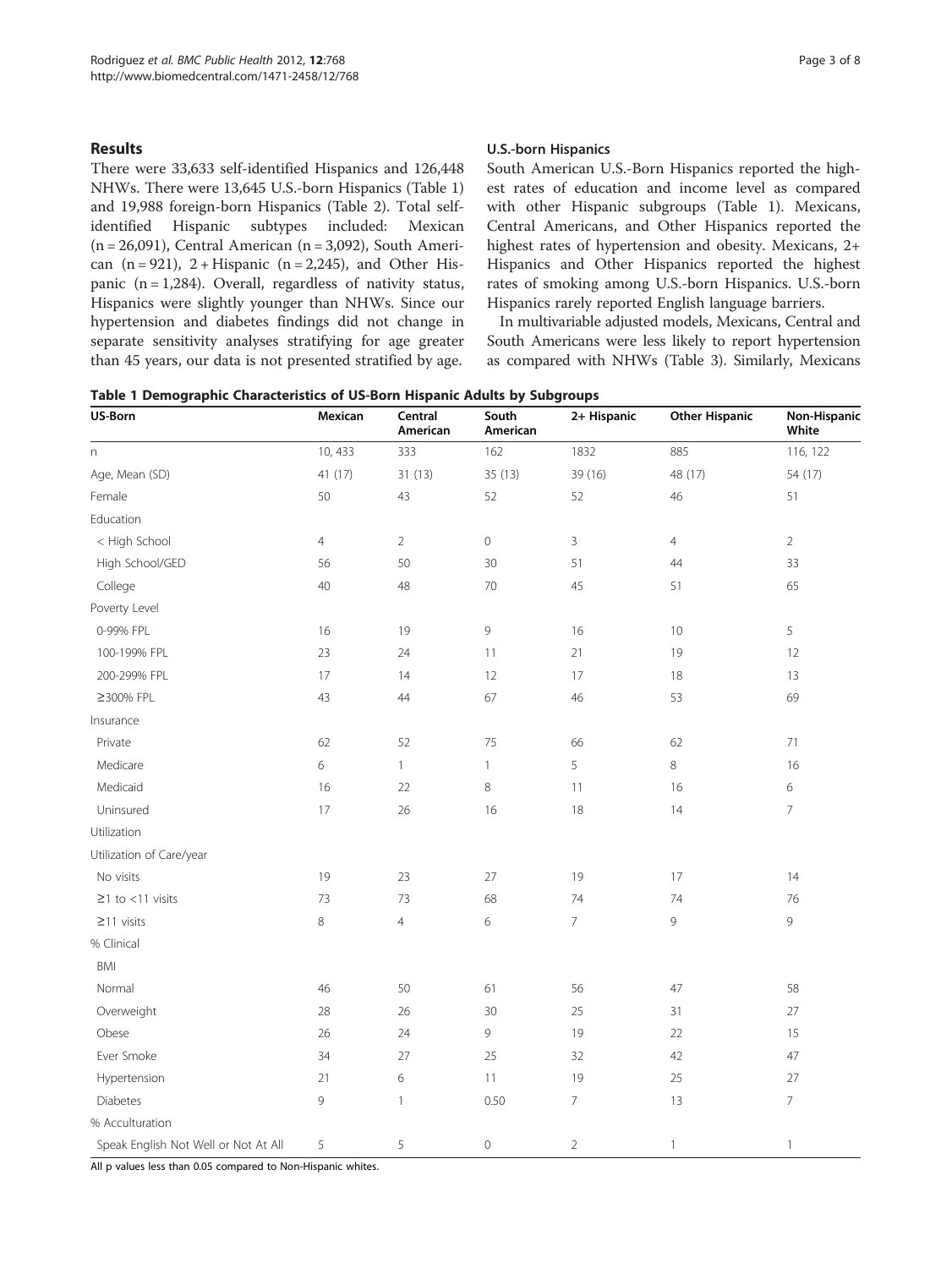| Foreign-Born                            | Mexican        | Central<br>American | South<br>American | 2+ Hispanic    | <b>Other Hispanic</b> | Non-Hispanic<br>White |
|-----------------------------------------|----------------|---------------------|-------------------|----------------|-----------------------|-----------------------|
| n                                       | 15,658         | 2,759               | 759               | 413            | 399                   | 10, 326               |
| Age, Mean (SD)                          | 40 (14)        | 42 (14)             | 46 (15)           | 44 (16)        | 52 (16)               | 53 (17)               |
| % Demographics                          |                |                     |                   |                |                       |                       |
| Female                                  | $48\,$         | 52                  | 57                | $44\,$         | 51                    | 52                    |
| Education                               |                |                     |                   |                |                       |                       |
| < High School                           | 45             | 39                  | 6                 | 19             | 16                    | 6                     |
| High School/GED                         | 42             | 39                  | 32                | 41             | 32                    | 26                    |
| College                                 | 13             | 21                  | 62                | 40             | 52                    | 68                    |
| Poverty Level                           |                |                     |                   |                |                       |                       |
| 0-99% FPL                               | $40\,$         | 35                  | 19                | 23             | 17                    | $\,8\,$               |
| 100-199% FPL                            | 36             | 36                  | 25                | 29             | 21                    | 14                    |
| 200-299% FPL                            | 12             | 12                  | 17                | 16             | 13                    | 13                    |
| ≥300% FPL                               | 12             | $17\,$              | 39                | 32             | 49                    | 65                    |
| Insurance                               |                |                     |                   |                |                       |                       |
| Private                                 | 40             | 42                  | 60                | 58             | 51                    | 68                    |
| Medicare                                | $\overline{2}$ | $\overline{2}$      | 6                 | 5              | 17                    | 15                    |
| Medicaid                                | 20             | 19                  | 14                | 16             | 14                    | 8                     |
| Uninsured                               | 38             | 37                  | 21                | 21             | 19                    | 9                     |
| Utilization of Care/year                |                |                     |                   |                |                       |                       |
| No visits                               | 30             | 27                  | 17                | 24             | 16                    | 17                    |
| $\geq$ 1 to <11 visits                  | 65             | 68                  | 77                | 70             | 78                    | 75                    |
| $\geq$ 11 visits                        | 5              | 5                   | 6                 | 5              | $6\,$                 | $\overline{7}$        |
| % Clinical                              |                |                     |                   |                |                       |                       |
| <b>BMI</b>                              |                |                     |                   |                |                       |                       |
| Normal                                  | 47             | 50                  | 61                | 64             | 61                    | 63                    |
| Overweight                              | 32             | 28                  | $27\,$            | 22             | 23                    | 26                    |
| Obese                                   | 21             | 22                  | 12                | 15             | 16                    | 11                    |
| Ever Smoke                              | 30             | 25                  | 39                | 39             | 37                    | 46                    |
| Hypertension                            | 16             | 19                  | 17                | 20             | 37                    | 23                    |
| Diabetes                                | 9              | 9                   | 5                 | $\,8\,$        | 10                    | 6                     |
| % Acculturation                         |                |                     |                   |                |                       |                       |
| Speak English Not<br>Well or Not At All | $72\,$         | 61                  | 37                | 31             | 26                    | 13                    |
| Years in US*                            |                |                     |                   |                |                       |                       |
| $\leq 1$ – 4                            | 12             | 12                  | 14                | 9              | 6                     | 11                    |
| $5 - 9$                                 | 18             | 14                  | 21                | $\overline{7}$ | $\overline{7}$        | 13                    |
| $10 - 14$                               | 14             | 12                  | 12                | 9              | $\overline{4}$        | 9                     |
| $>15$                                   | 56             | 62                  | 54                | 75             | 82                    | 68                    |
| Citizenship Status*                     |                |                     |                   |                |                       |                       |
| Naturalized                             | $28\,$         | 34                  | 51                | 58             | 70                    | 66                    |
| Not a citizen                           | $72\,$         | 66                  | 49                | 42             | $30\,$                | 34                    |

# <span id="page-3-0"></span>Table 2 Demographic Characteristics of Foreign-Born Hispanic Adults by Subgroups

All p values less than 0.05 compared to Non-Hispanic whites.

\*Years in US and citizenship status only asked to foreign-born adults.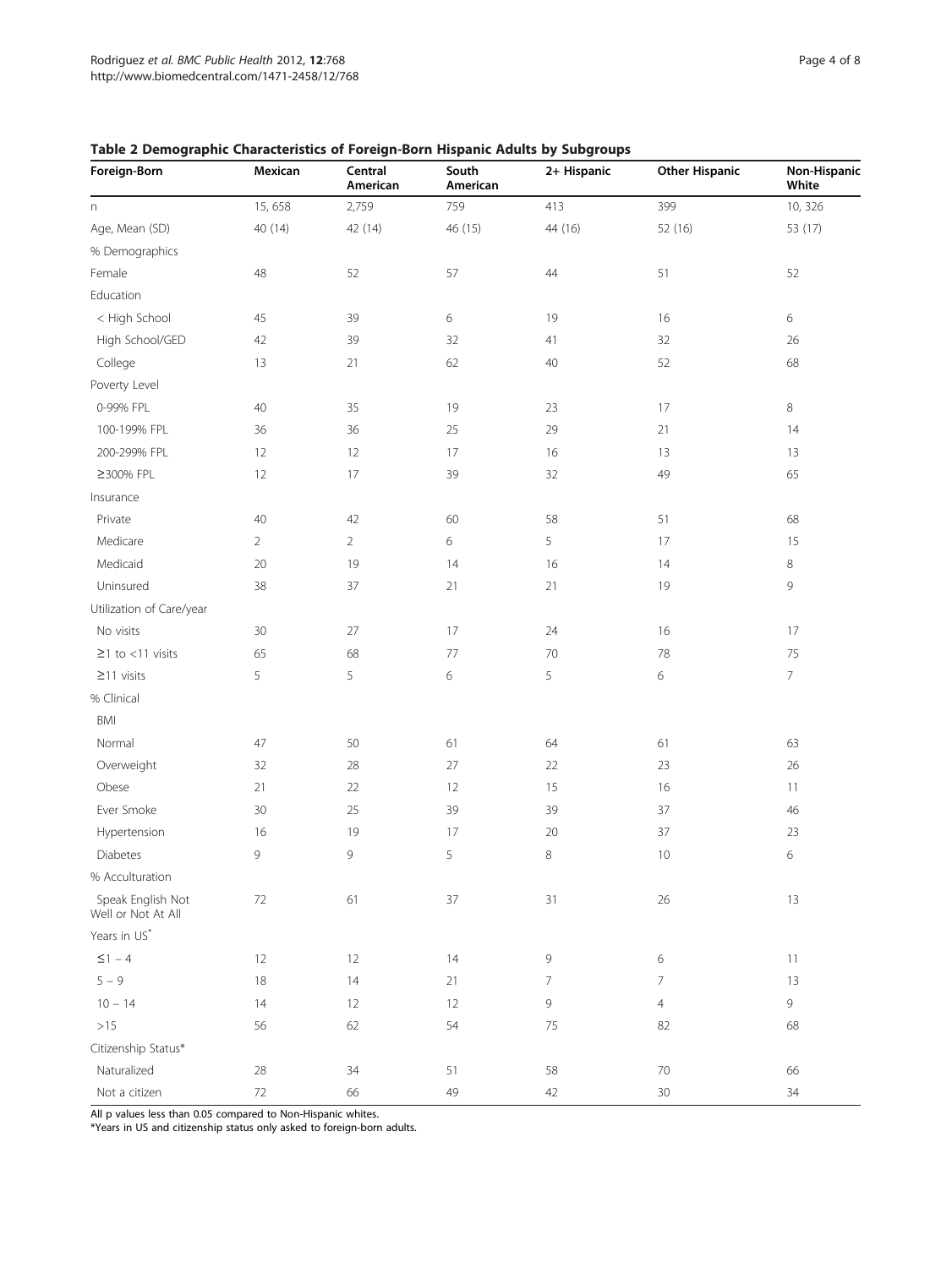<span id="page-4-0"></span>and Other Hispanics were more likely to report diabetes while Central and South Americans were less likely to report diabetes as compared with NHWs.

#### Foreign-born Hispanics

Foreign-born Hispanics reported a lower educational attainment level, as compared with their U.S.-born counterparts (Table [2](#page-3-0)). Mexicans and Central Americans were more likely to have the lowest incomes and to be uninsured compared with other foreign-born Hispanic subgroups. On the contrary, South Americans, 2+ Hispanics, Other Hispanics had the highest incomes and the highest rates of private insurance. Utilization of care rates (1–10 visits in the past year) was similar among groups regardless of nativity status. Mexicans and Central Americans had the highest rates of obesity across all Hispanics subgroups. South Americans, 2+ Hispanics and Other Hispanics had the highest rates of smoking. Foreign-born Mexicans and Central Americans were more likely to report not speaking English well compared with other Hispanic subtypes. Foreign-born Other Hispanics and 2+ Hispanics had the highest rates of greater than 15 years of residence in the U.S. and naturalization compared to the other Hispanic groups. The majority of the remaining Hispanic groups were not U.S. citizens.

Other Hispanics and 2+ Hispanics had the highest rate of hypertension among all groups and Mexicans had the lowest rate compared to NHWs (Table [2\)](#page-3-0). In multivariable adjusted models, foreign-born Mexicans had the lowest odds of reporting hypertension and Other Hispanics the highest odds compared with NHWs (Table 3). Non-citizens, those with less than five years of residence in the U.S. and those with 10–14 years of residence in the U.S. were less likely to report hypertension in adjusted models (Table 4). After adjustment for clinical and demographic co-variates, limited English proficiency was not associated with self-reported hypertension.

#### Table 4 Effect of Acculturation On Self-Reported Rates of Hypertension and Diabetes Among Foreign Born Hispanics\*

| <b>Acculturation Variable</b> | <b>Hypertension</b>  | <b>Diabetes</b>     |  |  |
|-------------------------------|----------------------|---------------------|--|--|
| <b>English Ability</b>        | OR (95%CI)           | OR (95%CI)          |  |  |
| Not Well                      | $1.17(0.99 - 1.37)$  | $1.07(0.84 - 1.35)$ |  |  |
| Well                          |                      |                     |  |  |
| <b>Years in the US</b>        |                      |                     |  |  |
| $\leq 1 - 4$                  | $0.75(0.58 - 0.97)$  | $0.45(0.28 - 0.72)$ |  |  |
| $5 - 9$                       | $1.00(0.79 - 1.26)$  | $0.57(0.39 - 0.83)$ |  |  |
| $10 - 14$                     | $0.79(0.64 - 0.99)$  | $0.71(0.53-0.95)$   |  |  |
| >15                           |                      |                     |  |  |
| Citizenship                   |                      |                     |  |  |
| Not citizen                   | $0.84$ (0.73 - 0.97) | $1.18(0.98 - 1.43)$ |  |  |
| Citizen                       |                      |                     |  |  |

OR = Odds Ratio; CI = Confidence Interval.

\*Acculturation variable odds ratios are from the fully adjusted models including demographic and clinical participant characteristics.

#### U.S.-born versus foreign-born Hispanics

As compared with foreign-born Hispanics, U.S.-born Hispanics had higher educational attainment and income levels (Tables [1](#page-2-0) and [2](#page-3-0)). Table 3 shows the differential effects of nativity on self-reported rates of hypertension and diabetes, after adjusting for demographic and clinical co-variates. Both U.S.-born and foreign-born Mexicans had lower odds of self-reporting hypertension and higher odds of reporting diabetes as compared with NHWs. U.S.-born Other Hispanics had the highest odds of self-reporting diabetes while foreignborn Other Hispanics had the highest odds of selfreporting hypertension.

#### **Discussion**

Using a large state sample of Hispanics over several years, our study has several important findings on the association of acculturation and chronic disease prevalence.

Table 3 Multivariate Adjusted Odds Ratios of Self-Reported Hypertension and Diabetes among Hispanic Subgroups by **Nativity** 

|                           | Self-Reported Hypertension |         |                                 | <b>Self-Reported Diabetes</b> |                              |         |                                 |         |
|---------------------------|----------------------------|---------|---------------------------------|-------------------------------|------------------------------|---------|---------------------------------|---------|
| Subgroup                  | U.S.-Born<br>[OR (95% CI)] | P value | Foreign-Born<br>[OR $(95%$ CI)] | P value                       | U.S. Born<br>[OR $(95%$ CI)] | P value | Foreign-Born<br>[OR $(95%$ CI)] | P value |
| Mexico                    | 0.90(0.77, 1.06)           | 0.59    | $0.83$ $(0.68, 1.01)$           | 0.71                          | 1.98 (1.58, 2.48)            | < 0.001 | 1.72 (1.31, 2.25)               | < 0.001 |
| <b>Central America</b>    | 0.27(0.12, 0.64)           | < 0.001 | 1.07 (0.86, 1.33)               | 0.93                          | 0.37(0.14, 1.01)             | 0.80    | 1.37 (1.10, 1.97)               | 0.02    |
| South America             | 0.19(0.08, 0.46)           | < 0.001 | 0.79(0.55, 1.13)                | 0.58                          | $0.32$ $(0.19, 0.51)$        | < 0.001 | 1.59 (0.88, 2.87)               | 0.65    |
| 2+ Hispanic*              | $0.98$ $(0.70, 1.35)$      | 0.90    | 1.53 (0.84, 2.80)               | 0.79                          | 1.39 (0.90, 2.13)            | 0.42    | $0.72$ $(0.43, 1.19)$           | 0.20    |
| <b>Other Hispanic</b>     | .20(0.74, 1.93)            | 0.49    | 1.78 (1.15, 2.73)               | 0.01                          | 2.43 (1.42, 4.13)            | < 0.001 | 1.08 (0.47, 2.49)               | 0.57    |
| <b>Non-Hispanic White</b> | ref                        | ref     | ref                             | ref                           | ref                          | ref     | ref                             | ref     |

\*Participant reports ≥ 2 countries of origin. OR = Odds Ratio; CI = Confidence Interval. All models adjusted for age, gender, insurance status, education level, poverty level, healthcare utilization, diabetes, weight, smoking status, and acculturation metrics (self-report English language ability, citizenship, and years in the US).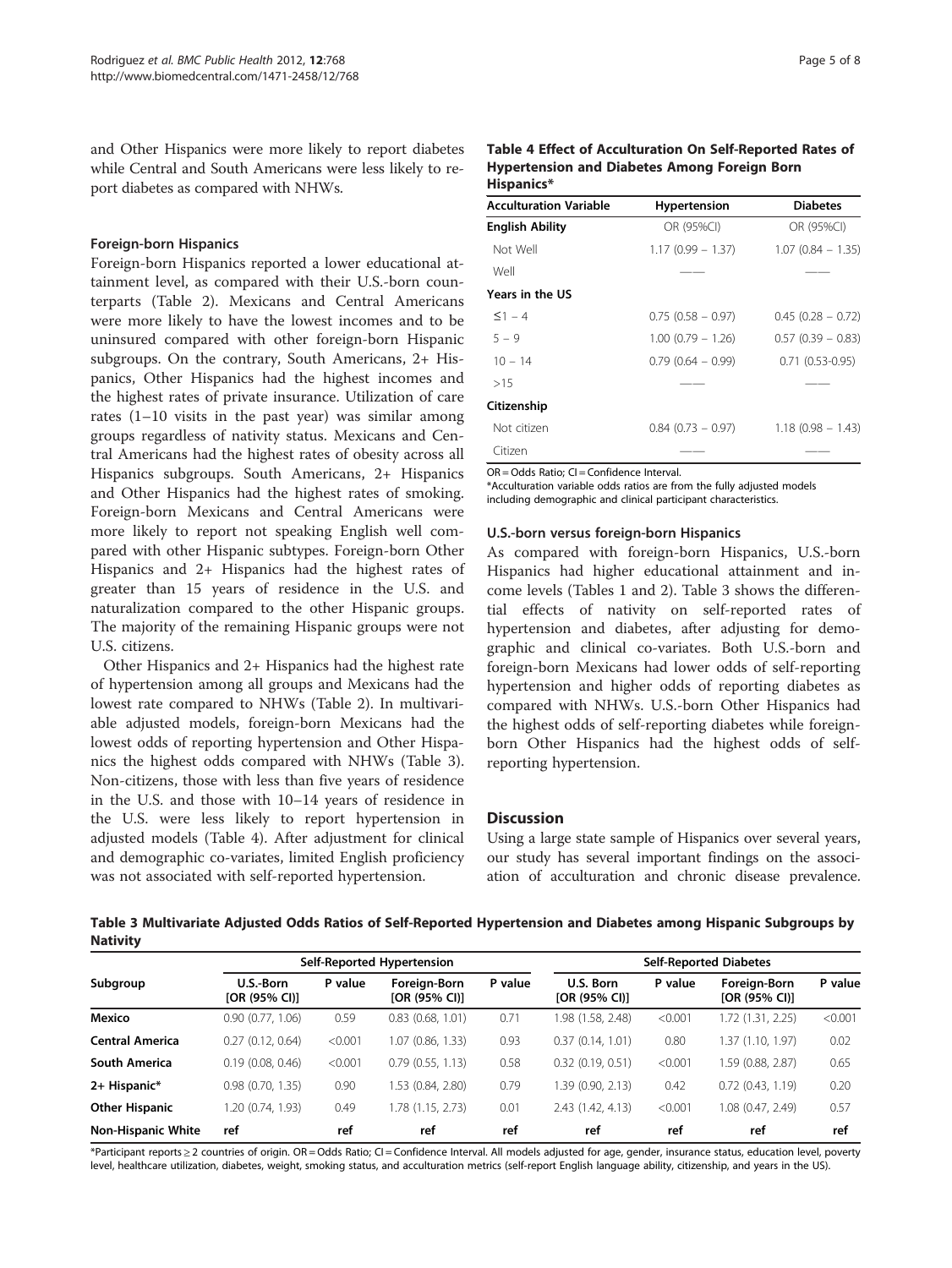First, self-reported prevalence of hypertension and diabetes varied by country of origin. Second, stratifying by nativity status demonstrated significant differences in disease reporting by country of origin. Third, among all foreign-born subgroups, only Mexicans reported lower odds of hypertension after adjustment for socioeconomic and acculturation factors. Fourth, acculturation, as measured by years of residence in the U.S. and citizenship status, was an important predictor of hypertension and diabetes. This suggests that acculturation may differentially impact Hispanic subgroups. Our findings highlight the importance of disaggregation of Hispanics by country of origin and acculturation factors whenever possible.

Nativity had important differential effects. Compared with NHW, we found that U.S.-born Mexicans, Central Americans South Americans and foreign-born Mexicans had lower odds of reporting hypertension. The rate of hypertension increased after adjustment for socioeconomic status and acculturation factors in all groups except for South Americans. There was no difference in the reported odds of hypertension compared to NHWs in fully adjusted models for the other Hispanic subgroups. As people spend more time in the U.S., lifestyle changes and a consequent increase in BMI may significantly lead to a poorer cardiovascular profile [[19-21\]](#page-7-0). Our study also found that U.S. born Hispanics had higher BMIs compared to foreign-born Hispanics, regardless of country of origin. However, changes in clinical risk factors might differ in each Hispanic subgroup. Prior studies have shown that despite similar cardiac risk factors, Hispanic subgroups have varying degrees of subclinical CVD, including higher coronary artery calcium (CAC) scores and inflammation as measured by Creactive protein [\[12,22-24\]](#page-7-0). This may be attributed to the genetic diversity in Hispanic subgroups [[25](#page-7-0)]. The low prevalence of hypertension among Mexicans, despite acculturation, might be explained by the geographic proximity to their native land, which may play a stronger role in preservation of family ties and traditions despite length of residency in the U.S. and English language acquisition [\[26](#page-7-0)].

The "Hispanic Paradox" refers to the epidemiological finding that foreign-born Hispanics – largely Mexican – often fare better than their white counterparts on morbidity and mortality outcomes, despite lower levels of income, education, and worse health care access [\[27-](#page-7-0) [29\]](#page-7-0). This difference has been attributed to a healthy migrant effect, healthier behaviors, and/or cultural traditions. The healthy migrant effect posits that healthier persons are more likely to migrate thus producing increased longevity and health in the emigrant population. The acculturation hypothesis states that Hispanic cultural orientation results in healthier behaviors that result in better health outcomes and is thus protective against the effects of lower socioeconomic status in the U.S. [[29\]](#page-7-0). Prior studies of the healthy migrant

effect have focused primarily on Mexicans with few studies focusing on Hispanic subgroups [\[30](#page-7-0)].

Similar to prior studies, we also found lower odds of reported hypertension among foreign-born Mexicans even after adjustment for acculturation [[31](#page-7-0)]. However, we found no significant difference in the odds of reported hypertension compared with NHWs after adjustment for socioeconomic and acculturation factors among all other foreign-born Hispanic subgroups. Our findings suggest that acculturation may differentially impact Hispanic subgroups and highlights the importance of disaggregation of Hispanics by country of origin and acculturation factors.

In agreement with existing literature, we found that reported diabetes rates varied with country of origin [[6,7,](#page-6-0)[32\]](#page-7-0). In our study, Mexicans, regardless of nativity status, have higher odds of reporting diabetes compared to NHWs, even after adjusting for BMI. In contrast, U.S.-born Central and South Americans had lower odds of reporting diabetes compared to NHWs. In addition, U.S.-born Other Hispanic and foreignborn Central Americans had higher odds of reporting diabetes. These findings might be attributed to genetic and behavioral differences, which make different subgroups more susceptible to diabetes and the metabolic syndrome and not hypertension. We found an increasing trend in the odd ratios for reporting diabetes as the years of residence in the U.S. increased (Table [4](#page-4-0)). This is consistent with prior studies that have shown an inverse relationship between increasing acculturation and a less healthy diet and increased rates of obesity [\[5](#page-6-0),[8](#page-6-0),[21,30,33](#page-7-0)]. Our findings show a complex relationship between greater acculturation and diabetes, likely because of the distinct Hispanic subgroups and numerous acculturation metrics available in our study.

We found higher odds of reporting hypertension among foreign-born Other Hispanics and higher rates of diabetes among U.S.-born Other Hispanics compared with NHWs. These differences may be due to a higher socioeconomic and acculturation status for this subgroup. Compared to other Hispanic subgroups, the Other Hispanics had high rates of college education, higher incomes, private insurance, and higher unadjusted rates of hypertension and diabetes. Among the foreign-born Hispanics, Other Hispanics were the most acculturated with 82% living in the U.S. greater than fifteen years and most speaking English well. The selfidentification as "Other Hispanic" may reflect people who do not fit a particular pre-established Hispanic subgroup (i.e., European Hispanics or Brazilian) or people who identify as biracial or bi-ethnic (i.e., participant with only one Hispanic parent). The self-identity of Hispanics is complex and is influenced by the country of origin and nativity status [\[16](#page-7-0)]. Future studies should include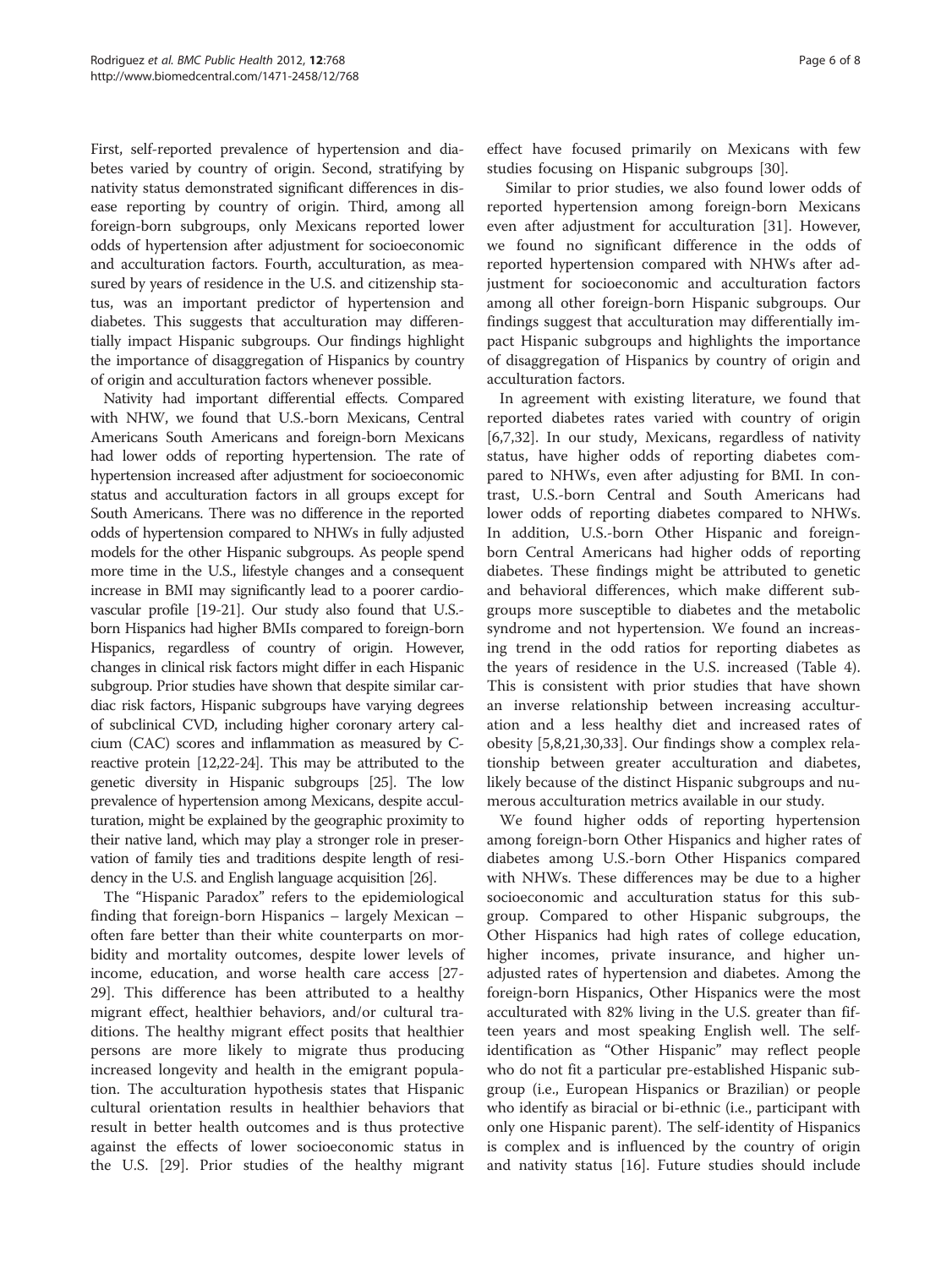<span id="page-6-0"></span>bi-racial or bi-ethnic Hispanics as they constitute a poorly studied subgroup.

#### Strengths and limitations

A major strength of our study is its large sample size of Hispanics over a seven-year period that used the same sampling and data collection methodology in a state with one of the largest Hispanic populations. The survey questions allowed for a more detailed analysis of self-identified Hispanics by country of origin and acculturation factors than has been available in previous studies. We were able to assess acculturation in four dimensions (i.e., English language ability, years of residence in the U.S., citizenship, and nativity status). In addition, California's Hispanic demographic patterns allowed for a larger and more representative sample of Hispanics from Central and South America, groups traditionally underrepresented in other datasets. Importantly, our data allowed for statistical analyses that controlled for important confounders such as intensity of clinical services utilization.

Our study had several limitations. First, our data are cross-sectional and thus associations found are not proof of causality. Second, the self-reported nature of hypertension and diabetes may cause underestimation of disease rates, particularly because many Hispanics are uninsured and have less access to regular sources of healthcare. However, self-reported data for hypertension and diabetes have been shown to be highly correlated with physicians' records [[34-36](#page-7-0)]. Similarly, self-reported English language ability, one of the metrics of acculturation, was self-reported, consistent with current U.S. census definitions. We lacked significant data on Caribbean Hispanics and Black Hispanics, which may represent a large segment of the Hispanic population in other parts of the U.S. Finally, Hispanics who self-identified as "2+ Hispanic" and "Other Hispanic" represent a heterogeneous group from multiple countries of origin. However, these groups represent primarily U.S.-born Hispanics. Inclusion of these categories is important since it is reflective of the complex demographic selfidentity of Hispanics that should be included in analyses of Hispanics.

#### Conclusion

In conclusion, we found significant differences in rates of self-reported hypertension and diabetes by Hispanic subgroups, nativity, and acculturation. Our findings underscore the importance of exploring within-group differences and heterogeneity among Hispanics in the U.S., differences that may account for the mixed and paradoxical associations between acculturation and various health indicators. Finally, better standardized data collection strategies that incorporate Hispanic subgroups and acculturation factors will allow for improved tracking of health status among Hispanics, which may better inform public health interventions.

#### **Abbreviations**

BMI: Body mass index; CHIS: California Health Interview Survey; CVD: Cardiovascular disease; NHW: Non-Hispanic white.

#### Competing interests

The authors declare that they have no competing interests.

#### Authors' contributions

FR contributed to the data interpretation and manuscript preparation. LH contributed to the study design and conception a well as manuscript revisions. LL contributed to the conception and study design, data acquisition and interpretation, statistical analyses, and manuscript drafting. All authors read and approved the final manuscript.

#### Author details

<sup>1</sup>Department of Medicine, Brigham and Women's Hospital, 75 Francis Street, 02115 Boston, MA, USA. <sup>2</sup> Harvard Medical School, 25 Shattuck Street, 02115 Boston, MA, USA. <sup>3</sup> Division of Hospital Medicine, University of Massachusetts Medical Center and University of Massachusetts Medical School, 365 Plantation Street, Worcester, MA, USA. <sup>4</sup>Mongan Institute for Health Policy and Department of Medicine, Massachusetts General Hospital; Harvard Medical School, Boston, MA, USA. <sup>5</sup>Disparities Solutions Center, Massachusetts General Hospital, 50 Staniford Street, 02114 Boston, MA, USA. 6 The Division of General Internal Medicine and Brigham and Women's Academic Hospitalist Program, Brigham and Women's Hospital, 75 Francis Street, 02115 Boston, MA, USA.

#### Received: 4 May 2012 Accepted: 30 August 2012 Published: 11 September 2012

#### References

- 1. U.S. Census Bureau: Population Estimates. Available at: [http://www.census.](http://www.census.gov) [gov.](http://www.census.gov) Accessed on August 19, 2011.
- 2. Davidson JA, Kannel WB, Lopez-Candales A, Morales L, Moreno PR, Ovalle F, Rodriguez CJ, Rodbard HW, Rosenson RS, Stern M: Avoiding the looming Latino/Hispanic cardiovascular health crisis: a call to action. Ethn Dis 2007, 17(3):568–573.
- 3. Gu Q, Burt VL, Paulose-Ram R, Yoon S, Gillum RF: High blood pressure and cardiovascular disease mortality risk among U.S. adults: the third National Health and Nutrition Examination Survey mortality follow-up study. Ann Epidemiol 2008, 18(4):302–309.
- 4. Hajjar I, Kotchen TA: Trends in prevalence, awareness, treatment, and control of hypertension in the United States, 1988–2000. JAMA 2003, 290(2):199–206.
- Burt VL, Cutler JA, Higgins M, Horan MJ, Labarthe D, Whelton P, Brown C, Roccella EJ: Trends in the prevalence, awareness, treatment, and control of hypertension in the adult US population. Data from the health examination surveys, 1960 to 1991. Hypertension 1995, 26(1):60–69.
- 6. Cowie CC, Rust KF, Byrd-Holt DD, Eberhardt MS, Flegal KM, Engelgau MM, Saydah SH, Williams DE, Geiss LS, Gregg EW: Prevalence of diabetes and impaired fasting glucose in adults in the U.S. population: National Health And Nutrition Examination Survey 1999–2002. Diabetes Care 2006, 29(6):1263–1268.
- 7. Kirk DS: The neighborhood context of racial and ethnic disparities in arrest. Demography 2008, 45(1):55–77.
- 8. McWilliams JM, Meara E, Zaslavsky AM, Ayanian JZ: Differences in control of cardiovascular disease and diabetes by race, ethnicity, and education: U.S. trends from 1999 to 2006 and effects of medicare coverage. Ann Intern Med 2009, 150(8):505–515.
- 9. Wong MD, Shapiro MF, Boscardin WJ, Ettner SL: Contribution of major diseases to disparities in mortality. N Engl J Med 2002, 347(20):1585–1592.
- 10. Fiscella K, Holt K: Racial disparity in hypertension control: tallying the death toll. Ann Fam Med 2008, 6(6):497–502.
- 11. Borrell LN, Crawford ND, Dallo FJ, Baquero MC: Self-reported diabetes in Hispanic subgroup, non-Hispanic black, and non-Hispanic white populations: National Health Interview Survey, 1997–2005. Public Health Rep 2009, 124(5):702–710.